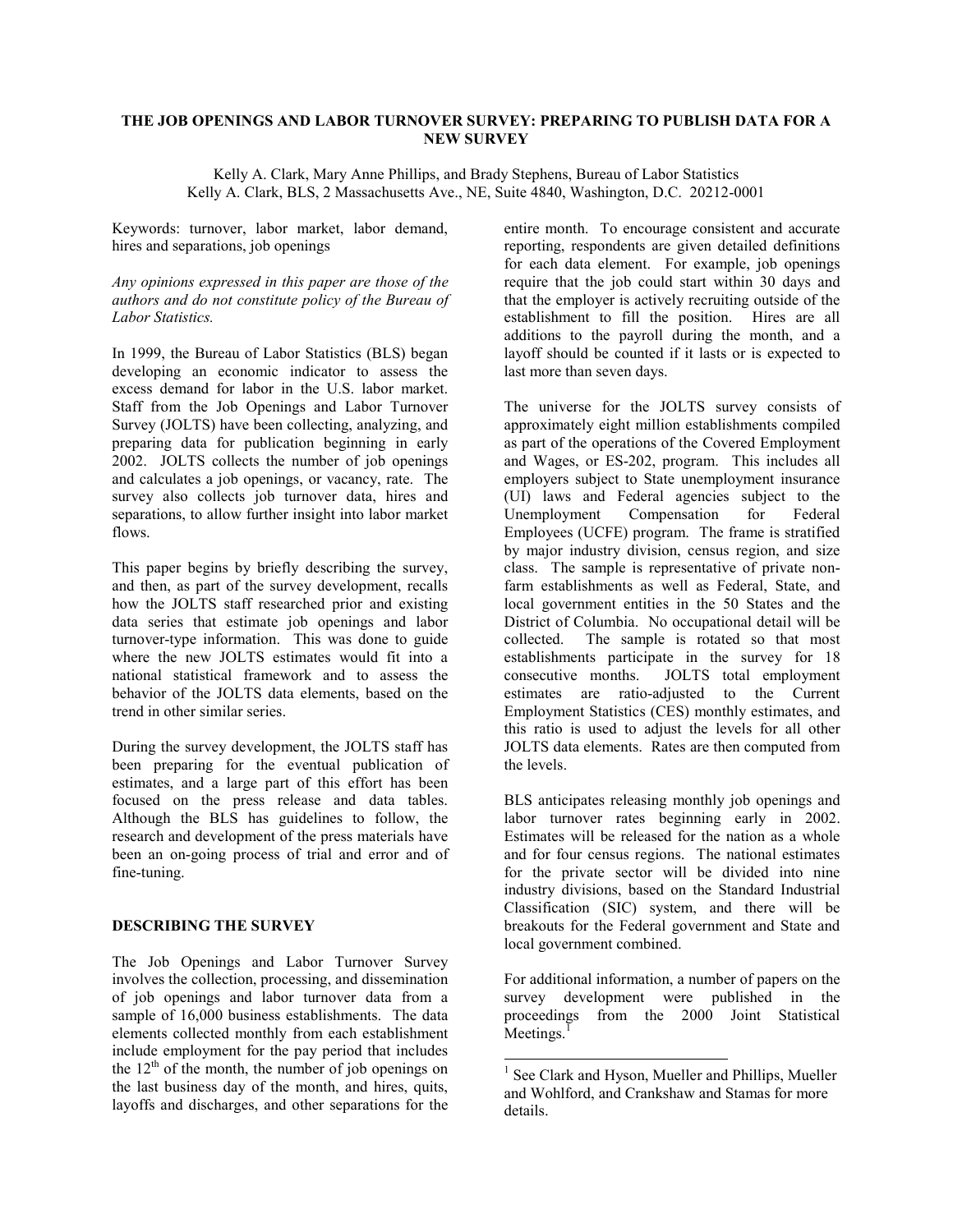#### **COMPARISONS TO OTHER DATA SERIES**

Presently there is no true economic indicator of the demand for labor with which to assess the underlying causes of unemployment in the U.S. labor market. There have been several attempts by BLS, other government agencies, and private organizations to collect job openings and labor turnover data, however, none of the size and scope of the current JOLTS program.

Described below are some of the most frequently used proxies for labor demand and turnover as indicators and in research. Each section describes the particular survey and compares it with JOLTS. See Figures 1  $\&$  2 for a graphical representation of how these data series compare to one another. Although these data series are valuable, JOLTS collects information on job openings, hires, and separations, while the other series collect only one or two of these measures and collect data differently than JOLTS.



#### The Help-Wanted Advertising Index

The Conference Board's Help-Wanted Advertising Index (HWI) has been a continuous and oft-cited indicator of labor demand since 1951. It is based on the premise that changes in the volume of newspaper employment want ads accurately reflect changes in labor market activity. The HWI is based on the volume of help-wanted advertisements printed in 51 major newspapers across the country each month. The metropolitan statistical areas (MSAs) of these cities account for approximately half of U.S. nonagricultural employment, or roughly 65 million people.

As an index, the HWI is a proxy for, rather than a direct measure of, unmet labor demand. The HWI measures the number of advertisements in a given month relative to the average monthly number of advertisements in the base year, 1987. JOLTS will provide more direct measures of labor demand. The JOLTS data series will include both a monthly count of job openings from surveyed establishments, and the job openings rate, defined as the number of job openings on the last business day of the month relative to the number of filled and unfilled jobs at the establishment that month.

JOLTS respondents report job openings based on specific conditions, as described earlier. Some helpwanted advertisements are resume-builders for establishments and not actual open positions. Many of the ads do not specify the starting date for the position or how many positions are open, and the Conference Board does not adjust for this. In addition, many employers advertise job openings outside of newspaper want ads, preferring the Internet or career fairs. Coverage of newspaper ads also will vary by industry, occupation, and education levels. Over time, changes in the HWI may reflect changes in the way employers recruit, rather than actual changes in the job market.



#### The Job Absence and Turnover Report

The Bureau of National Affairs' (BNA) *Job Absence and Turnover Report* provides a data series to measure separations. It has been conducted quarterly since 1974, and turnover rates are based on responses from 190 to 300 BNA member establishments that represent a cross-section of U.S. employers. Total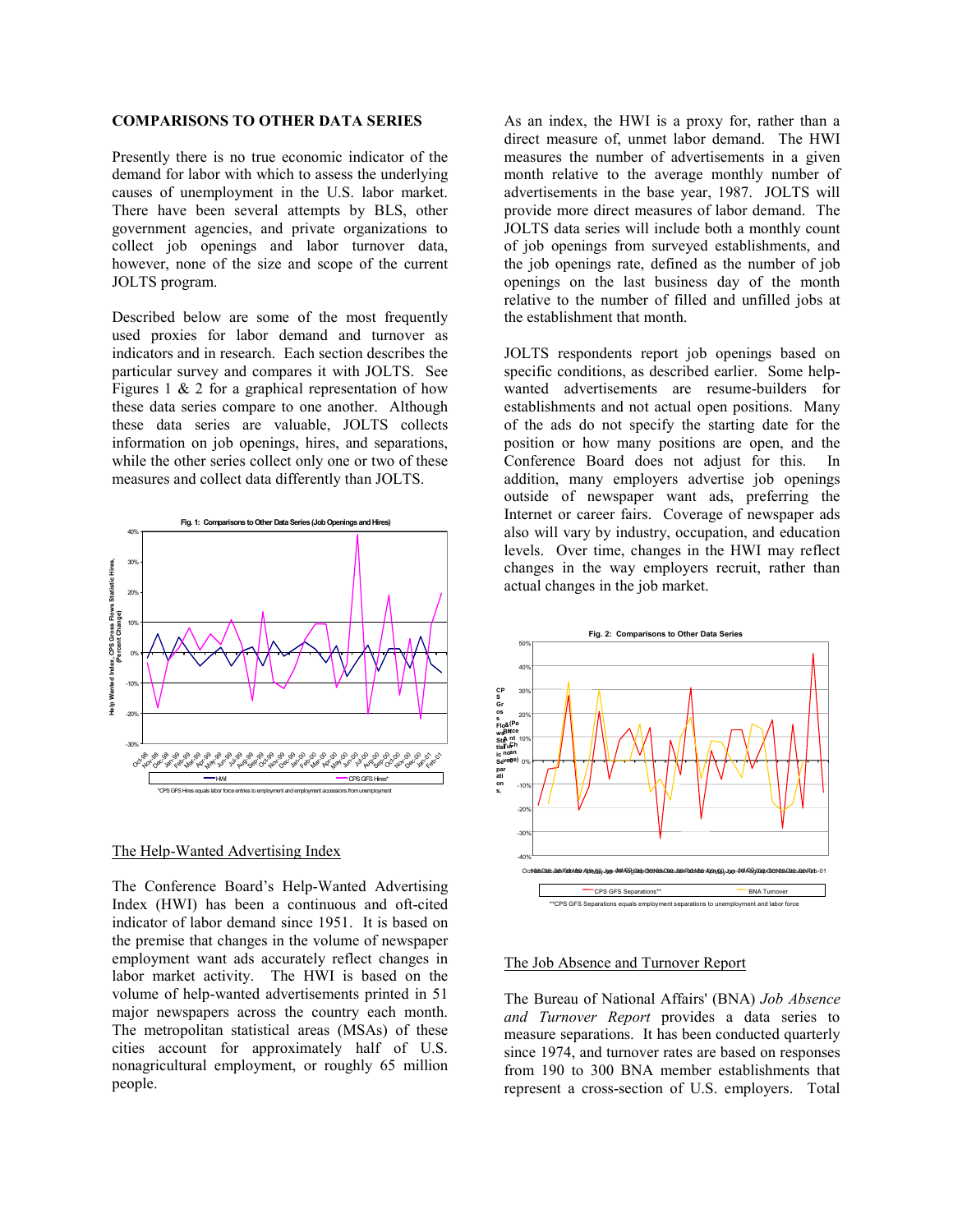employment of BNA's responding organizations varies between 350,000 and 500,000.

BNA turnover figures include all permanent separations, both voluntary and involuntary, but they do not include job eliminations, reductions in force, long-term leaves of absence, layoffs, or departures of temporary staff. The JOLTS definition of a separation is more inclusive by counting all separations, including layoffs lasting or expected to last more than seven days. BNA releases its data quarterly, while JOLTS will release monthly. The BNA respondents are not randomly selected and so are not necessarily representative of the national economy. In addition, JOLTS will provide more industry detail than BNA, publishing by 11 industry divisions, compared to the three published by BNA.

## Data from the Current Population Survey

Since 1940, BLS has provided statistics on the labor force status of the civilian noninstitutional population 16 years of age and over from the Current Population Survey (CPS). The CPS is collected each month from a probability sample of approximately 50,000 occupied households. Although the CPS is not designed to measure labor turnover, the gross flows statistics and the Displaced Worker Survey have been used to create measures of hires and separations.<sup>2</sup>

*Gross Flows Statistics.* Three quarters of the CPS sample overlaps from month to month, which allows tracking of changes in the labor force status of respondents. However, not all survey responses in successive months can be matched, responses can vary over time even though the actual labor force status is unchanged, and an aging population and population growth make it difficult to relate changes in labor force statistics to gross flows statistics.**<sup>3</sup>** In addition, the CPS gross flows are limited by only being able to measure turnover involving an unemployment spell. For example, they cannot measure employment to employment flows, defined as workers who leave one job for another, without a spell of unemployment in between. Estimates put such transitions at 40 percent of all workers who quit their jobs (Bleakley and Fuhrer 1997, p. 10).

*The Displaced Worker Survey.*Since 1984, the Displaced Worker Survey (DWS) has been conducted as a supplement to the CPS and collects

 $\overline{a}$ 

information on workers who were displaced from their jobs. Displaced workers are defined as persons aged 20 and older who lost or left jobs because their plant or company closed or moved, there was insufficient work for them to do, or their position or shift was abolished. DWS obtains information on characteristics of the lost job, the unemployment spell, and the current job, if re-employed. DWS data have been used to determine the size and nature of the population affected by job displacements (Hipple 1999).

The biennial DWS concentrates on displacements, while JOLTS collects data on layoffs and discharges together. CPS displacements focus on workers 20 and older to avoid noise from teenage workers who frequently change jobs; JOLTS will collect information on employees of all ages. Workers who expect to be recalled to their jobs within six months are not counted as displaced in the DWS, but JOLTS will count employees on layoff lasting or expected to last more than seven days.

The CPS supplement is currently being revised to annually collect detailed information on all types of job separations. Its demographic and wage information can be used to characterize the experience of workers who lose their jobs or leave their employer. Although the CPS has been used to indirectly study turnover, the definitions of employment and displacement differ from JOLTS. The new JOLTS program is designed to be a more timely indicator on separations and labor demand at the macro level.

# Health and Human Services New Hires Data

The Department of Health and Human Services (HHS) began collecting new hires data in 1997 as an administrative and enforcement tool for states to increase child support collections. Although HHS data are not published as a data series, JOLTS will be using this data internally to compare hiring trends. The HHS new hire reporting initiative requires all employers to report information about newly hired and rehired employees to state agencies. All hires must be reported within 20 days of the first day an employee reports to work. Hires include new hires, rehires, and recalls of workers who need to fill out a W-4 form. The definition and the length in lapse of pay required to be considered a rehire varies by state. A national figure is derived by summing each state's reported new hires for each month. JOLTS collects hires for the entire month, whereas HHS collects hires as they are reported. Since HHS does not mandate the actual date of hire, with the 20-day

 $2$  Stewart (1999) has also constructed a measure of

separations using the March CPS Supplement.<br><sup>3</sup> See Barkume and Horvath (1995) and Bleakley, Ferris, and Fuhrer (1999) for more details.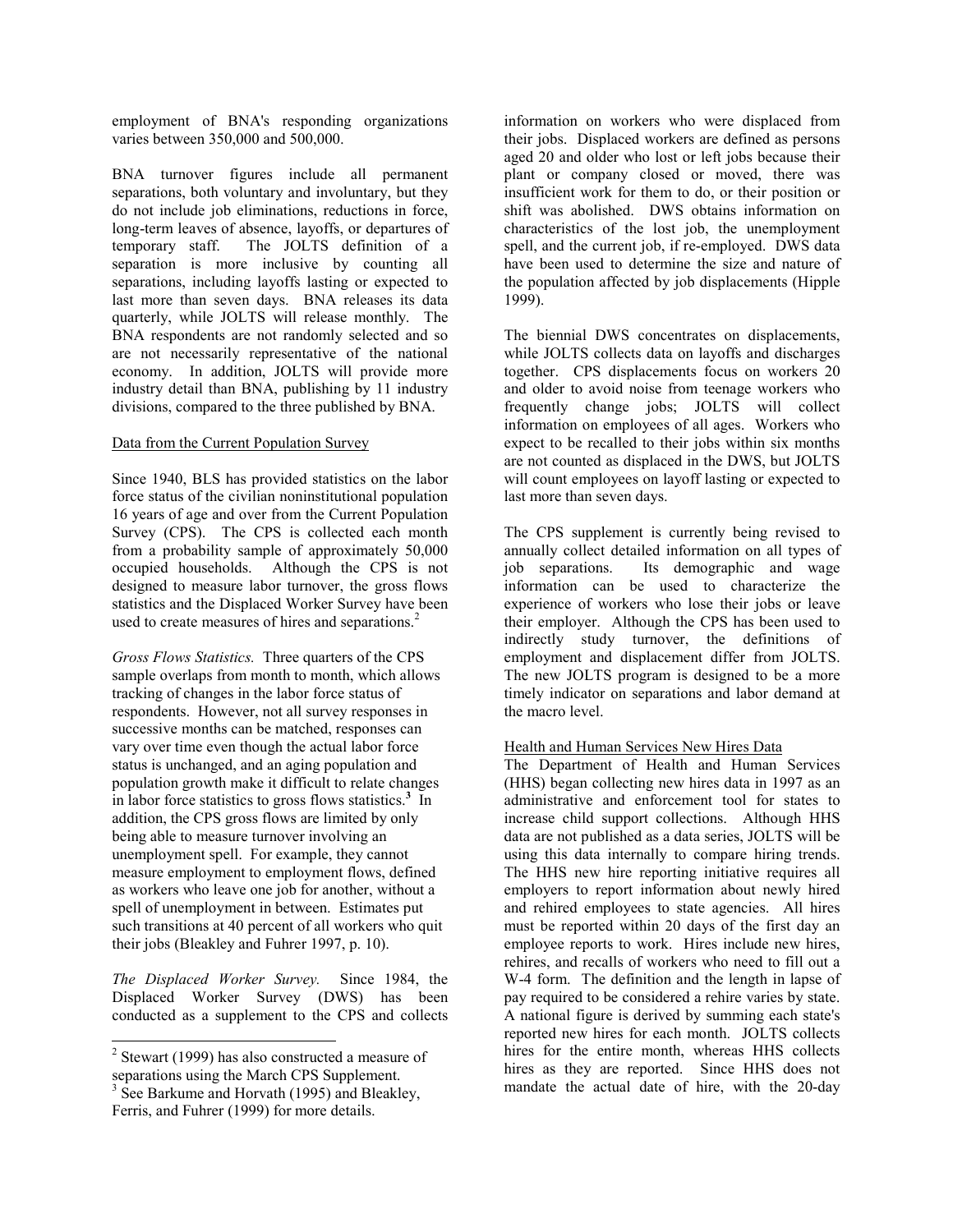reporting lag, some hires are reported in the month following the date of hire.

## **PREPARING FOR PUBLICATION**

The JOLTS data collection center began collecting data in March 2000. Every month, data are collected from sampled establishments and new sampled establishments are enrolled into the survey. In preparation for publication, every month, JOLTS staff in the national office produces estimates, analyzes data, and writes mock press releases. Also during this time, all aspects of the survey are monitored, including response rates, respondent comprehension of definitions and reference periods, and the production schedule. Changes to the sample design, survey questionnaire, definitions, reference periods, forms, and letters can be accommodated during this time.

## The Estimates

Although estimates are not yet being released to the public, the JOLTS staff at the national office and the data collection center follows a monthly collection schedule. The first two weeks of the month are devoted to data collection. On the closing date during the third week of the month, a file is pulled from the data collection system, and preliminary estimates are calculated for the current month and revised estimates are calculated for the prior month. During this time, the national office staff begins microdata review. When undocumented problems are found in the microdata, the national office staff contacts the data collection center for clarification. These undocumented problems usually are unexplained changes in the microdata. Interviewers use comment codes and notes to explain changes in an establishment's microdata, but occasionally, a case requiring explanation may not be caught until it reaches the monthly microdata review step. Problems found with the microdata need to be resolved as quickly as possible to ensure accurate estimates.

Once the BLS Statistical Methods Division (SMD) has completed estimation, the national office staff reviews all estimates. If a problem is found with the estimates, the national office communicates with SMD to review estimation procedures, including benchmarking, nonresponse adjustment factors, and imputation.

All materials for dissemination are independently fact checked for accuracy. The overarching goal of BLS is to release timely and accurate information, and data users rely on BLS to consistently achieve these standards. With the complex survey operations that precede the final preparation of JOLTS data, careful fact checking of all materials for release, including the estimates themselves, is a critical final step.

## The Press Release and Tables

The JOLTS press release contains estimates for job openings, hires, and total separations (with the separations breakouts: quits, layoffs and discharges, and other separations). As JOLTS will be an experimental series when it is first released, the estimates will not be sensitive to a particular release date, meaning that the estimates can be released at any time as soon as processing is complete by the national office. The press release and data tables will be drafted and ready for release when the Office of Publications and Special Studies (OPUBSS) finds a date that does not conflict with other predetermined BLS release dates. However, the JOLTS staff anticipates that data will be released sometime during the last week of every month with preliminary estimates for the prior month. This schedule will be refined as the program gets closer to publication.

It is BLS policy that all data included in a press release must be embargoed until the official release date and time. To ensure embargoed JOLTS data are not released prematurely, extra steps are taken to handle the data properly. All handling of data is done under BLS security guidelines. When the JOLTS estimates are officially released, the data also will be made available on LABSTAT, the BLS online database. The release of the data on the Internet will take place at the same time or just after the publication of the JOLTS press release.

In addition, it is the responsibility of the JOLTS staff to confirm that the estimates conform to the BLS confidentiality criteria. All respondents are assured their data will be held in confidence and the estimates will not reveal their establishment's participation in the survey. JOLTS staff monitors the monthly response for each estimate, and if the response for a particular estimate in a particular month does not meet BLS standards for protecting respondent confidentiality, the estimate will not be published.

Many BLS programs release data via a press release and accompanying data tables. The JOLTS staff is already in the process of refining the monthly press release and formatting the data tables. Every month, the program follows a production schedule, including drafting a press release once the microdata and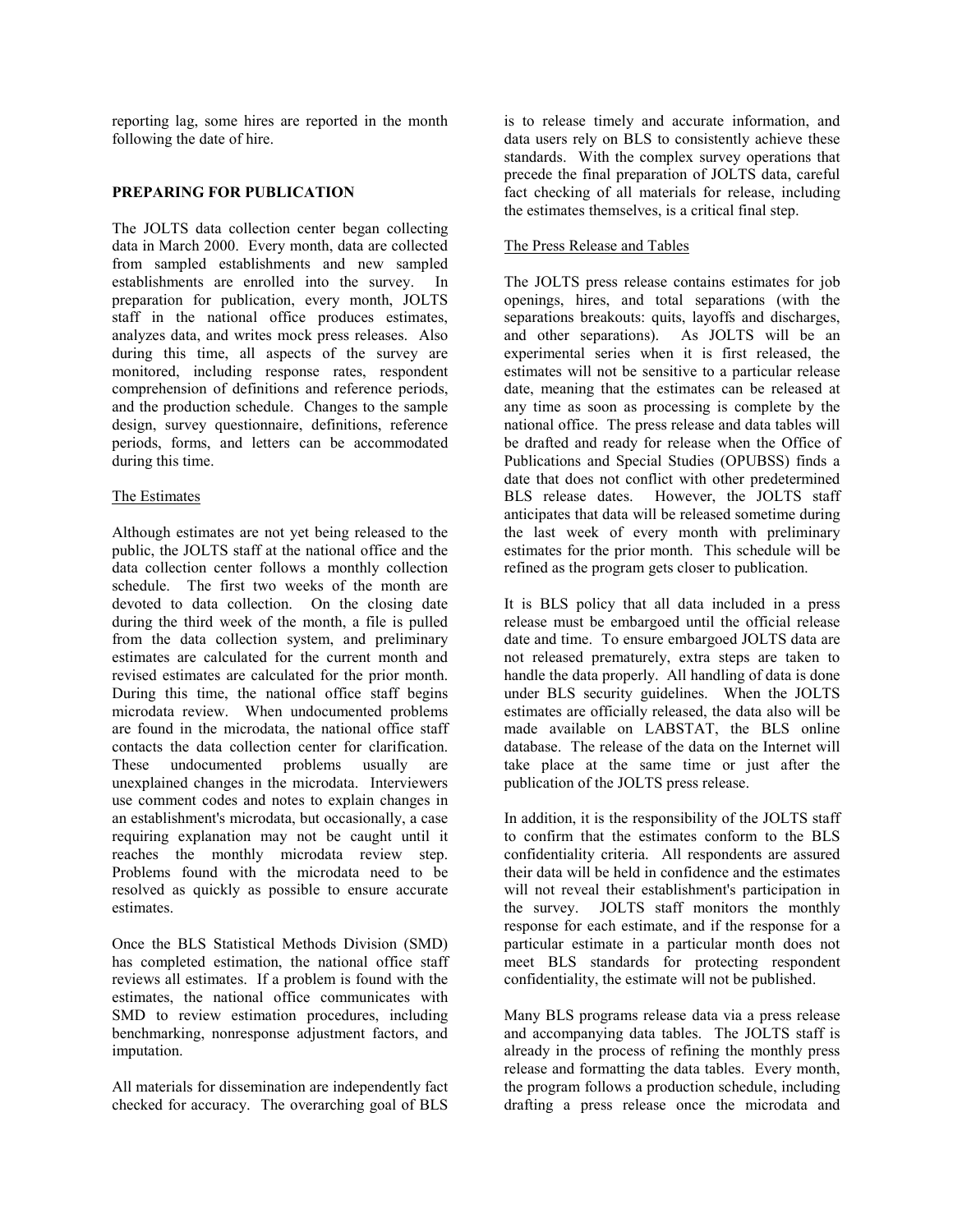estimates are reviewed. The press release is circulated among the staff, SMD, OPUBSS, and others with experience in the final stages of a data release for their comments.

In drafting the press release and formatting the data tables, the JOLTS staff has consulted other BLS programs for advice on the language and tone to use in press releases. The staff has followed the BLS style guide in the development of the press release.

The press release is drafted in order to analyze what the current month estimates are in relation to the estimates from the same month in the previous year. The standard error for each estimate is used in this analysis, and although they are not published, standard error tables are available upon request. Current month to prior month comparisons cannot be made at this time, as the JOLTS estimates are not seasonally adjusted.

The JOLTS staff's goal is not to repeat what is already contained in the data tables, but rather to analyze the movements in each data element over time and how they move together. This will allow insight into the labor market and the U.S. economy as a whole. The JOLTS data series on job openings, hires, and separations will enable policymakers to address some fundamental questions about labor demand and movements in the labor market. These questions include understanding certain factors driving fluctuations in unemployment and the overall economy, determining the best policies to reduce unemployment, and studying how firms and workers are matched. From a policy perspective, analysis of the co-movement of the unemployment and job openings rates can indicate where the economy is in the business cycle and determine the most effective way to counter an increase in unemployment.

#### Requests from the Public

Based on the experience of previous JOLTS-type surveys and comments received during the development of the JOLTS survey, the JOLTS staff anticipated requests for data by occupation and finer geographic and industry detail. There are currently no plans to collect data by occupation, which would require a large increase in sample size and respondent burden. A decision on publishing finer geographic and industry detail will be made in the future, once the full sample is enrolled in the survey.

Especially while the survey is new, it is important for the JOLTS staff to be available to answer the public's questions and requests. JOLTS maintains a

telephone information request line (202/691-5870), an email group (joltsinfo@bls.gov), and a webpage on the BLS website (http://stats.bls.gov/jlthome.htm). In the time before JOLTS estimates are released, staff refers people to the other appropriate sources of job openings and turnover information detailed earlier in this paper. The website has been designed to give an overview of the survey as well as answer questions from the public and from establishments participating in the survey.

# **CONCLUSION**

JOLTS data has been collected since March 2000, and the JOLTS staff has spent that time examining other sources of JOLTS-type data, reviewing and analyzing data and estimates, and preparing to release data to the public. All of these steps have led to the anticipated release of JOLTS estimates in early 2002. In going through the process of building a survey from the ground up, the JOLTS staff has made decisions that will influence the way the public views and uses the JOLTS estimates. Once the estimates are officially released, there will be time to reflect on the process leading up to publication and make changes to the program to ensure its long-term usefulness. There also will be time to analyze the JOLTS estimates as a series, research how they fit into the labor market statistics framework, and discover what they say about the U.S. labor market and economy in general.

# **References**

Abraham, Katharine G. "Help-Wanted Advertising, Job Vacancies, and Unemployment." *Brookings Papers on Economic Activity*, no. 1, June 1987, pp. 207-248.

"Structural/Frictional vs. Deficient Demand Unemployment: Some New Evidence." *American Economic Review*, 1983, 73(4), pp. 708- 724.

Barkume, Anthony J. and Francis W. Horvath. "Using Gross Flows to Explore Movements in the Labor Force," *Monthly Labor Review*, April 1995, pp. 28-35.

Bleakley, Hoyt, Ann E. Ferris, and Jeffrey C. Fuhrer. "New Data on Worker Flows During Business Cycles." *New England Economic Review*, July/August 1999, pp. 49-76.